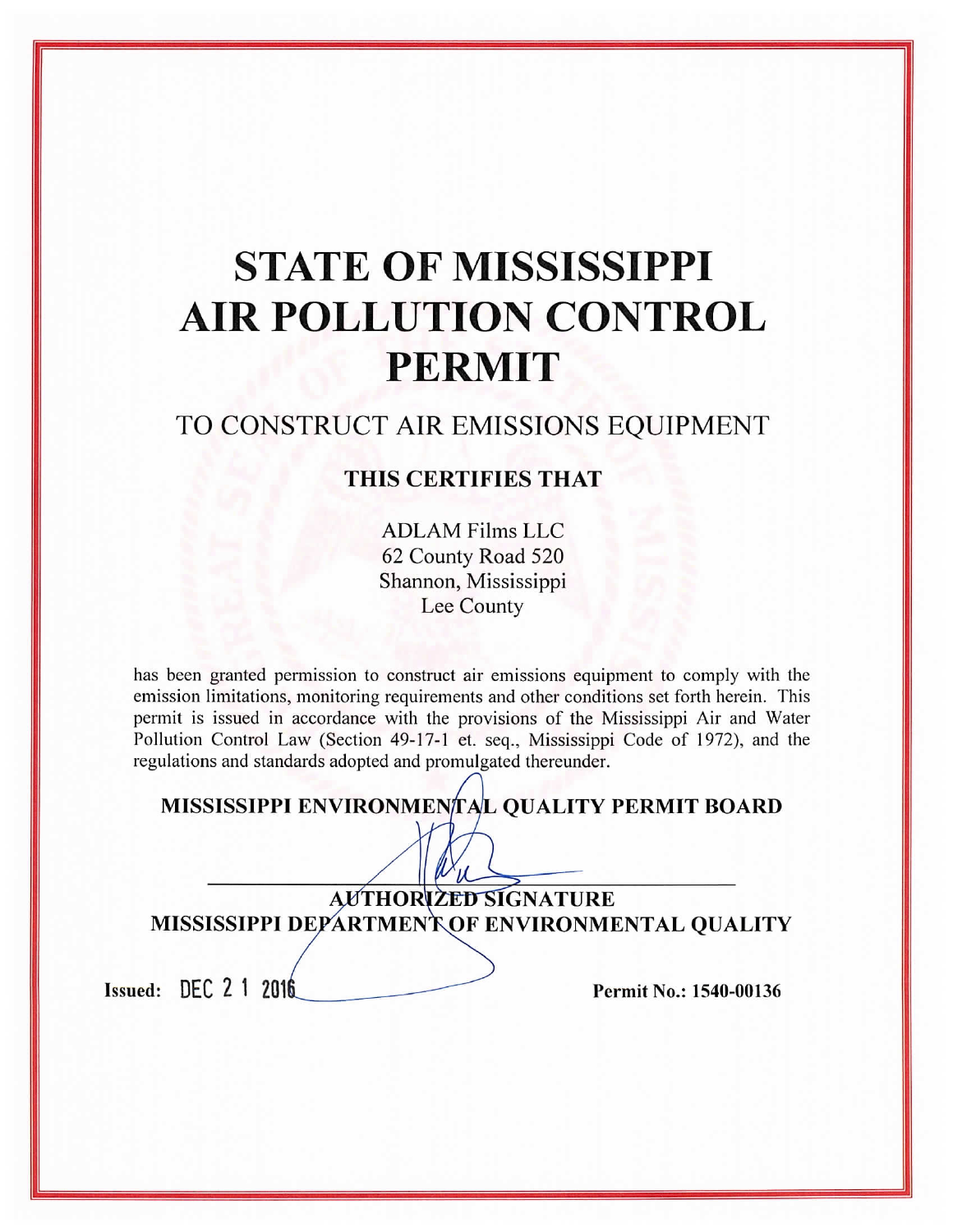#### **SECTION 1**

#### **A. GENERAL CONDITIONS**

- 1. This permit is for air pollution control purposes only. (Ref.: 11 Miss. Admin. Code Pt. 2, R. 2.1.D.)
- 2. Any activities not identified in the application are not authorized by this permit. (Ref.: Miss. Code Ann. 49-17-29 1.b)
- 3. The knowing submittal of a permit application with false information may serve as the basis for the Permit Board to void the permit issued pursuant thereto or subject the applicant to penalties for operating without a valid permit pursuant to State Law. (Ref.: 11 Miss. Admin. Code Pt. 2, R. 2.2.B(5).)
- 4. It is the responsibility of the applicant/permittee to obtain all other approvals, permits, clearances, easements, agreements, etc., which may be required including, but not limited to, all required local government zoning approvals or permits. (Ref.: 11 Miss. Admin. Code Pt.  $2, R. 2.1.D(6).$
- 5. The issuance of a permit does not release the permittee from liability for constructing or operating air emissions equipment in violation of any applicable statute, rule, or regulation of state or federal environmental authorities. (Ref.: 11 Miss. Admin. Code Pt. 2, R. 2.2.B(7).)
- 6. It shall not be a defense for a permittee in an enforcement action that it would have been necessary to halt or reduce the permitted activity in order to maintain compliance with the conditions of the permit, unless halting or reducing activity would create an imminent and substantial endangerment threatening the public health and safety of the lives and property of the people of this state. (Ref.: 11 Miss. Admin. Code Pt. 2, R. 2.2. $B(15)(a)$ .)
- 7. The permit and/or any part thereof may be modified, revoked, reopened, and reissued, or terminated for cause. Sufficient cause for a permit to be reopened shall exist when an air emissions stationary source becomes subject to Title V. The filing of a request by the permittee for a permit modification, revocation and reissuance, or termination, or of a notification of planned changes or anticipated noncompliance does not stay any permit condition. (Ref.: 11 Miss. Admin. Code Pt. 2, R. 2.2.B(15)(b).)
- 8. The permit does not convey any property rights of any sort, or any exclusive privilege. (Ref.: 11 Miss. Admin. Code Pt. 2, R. 2.2.B(15)(c).)
- 9. The permittee shall furnish to the DEQ within a reasonable time any information the DEQ may request in writing to determine whether cause exists for modifying, revoking and reissuing, or terminating the permit or to determine compliance with the permit. Upon request, the permittee shall also furnish to the DEQ copies of records required to be kept by the permit or, for information claimed to be confidential, the permittee shall furnish such records to the DEQ along with a claim of confidentiality. The permittee may furnish such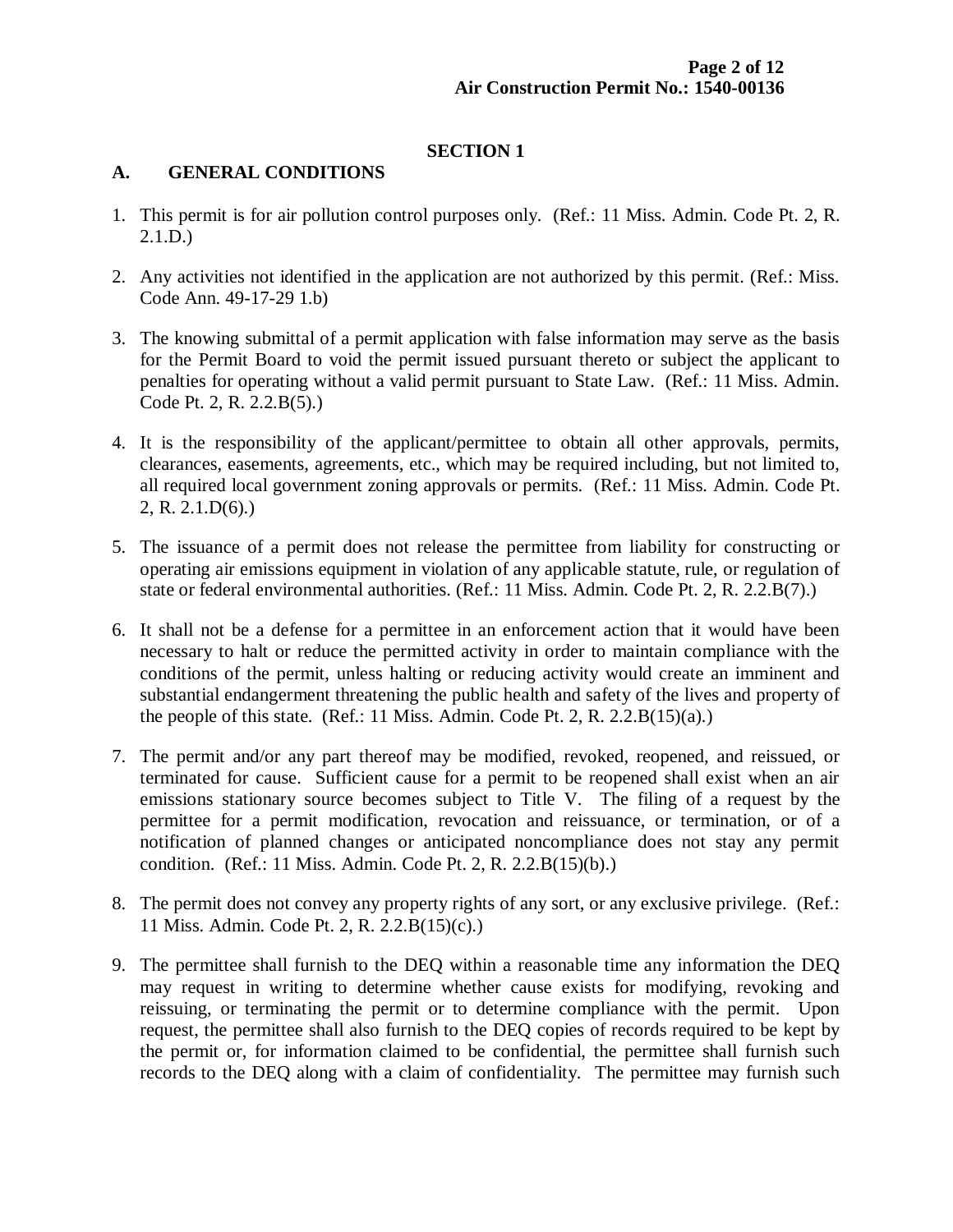records directly to the Administrator along with a claim of confidentiality. (Ref.: 11 Miss. Admin. Code Pt. 2, R. 2.2.B(15)(d).)

- 10. Design and Construction Requirements: The stationary source shall be designed and constructed so as to operate without causing a violation of an Applicable Rules and Regulations, without interfering with the attainment and maintenance of State and National Ambient Air Quality Standards, and such that the emission of air toxics does not result in an ambient concentration sufficient to adversely affect human health and well-being or unreasonably and adversely affect plant or animal life beyond the stationary source boundaries. (Ref.: 11 Miss. Admin. Code Pt. 2, R. 2.5.A.)
- 11. Solids Removal: The necessary facilities shall be constructed so that solids removed in the course of control of air emissions may be disposed of in a manner such as to prevent the solids from becoming windborne and to prevent the materials from entering State waters without the proper environmental permits. (Ref.: Miss. Code Ann. 49-17-29)
- 12. Diversion and Bypass of Air Pollution Controls: The air pollution control facilities shall be constructed such that diversion from or bypass of collection and control facilities is not needed except as provided for in 11 Miss. Admin. Code Pt. 2, R. 1.10., "Air Emission Regulations for the Prevention, Abatement, and Control of Air Contaminants." (Ref.: 11 Miss. Admin. Code Pt. 2, R. 1.10.)
- 13. Fugitive Dust Emissions from Construction Activities: The construction of the stationary source shall be performed in such a manner so as to reduce fugitive dust emissions from construction activities to a minimum. (Ref.: 11 Miss. Admin. Code Pt. 2, R. 2.5.A(4).)
- 14. Right of Entry: The permittee shall allow the Mississippi Department of Environmental Quality Office of Pollution Control and the Mississippi Environmental Quality Permit Board and/or their representatives upon presentation of credentials:
	- a) To enter upon the permittee's premises where an air emission source is located or in which any records are required to be kept under the terms and conditions of this permit; and
	- b) At reasonable times to have access to and copy any records required to be kept under the terms and conditions of this permit; to inspect any monitoring equipment or monitoring method required in this permit; and to sample any air emissions. (Ref.: Miss. Code Ann. 49-17-21)
- 15. Permit Modification or Revocation: After notice and opportunity for a hearing, the Permit Board may modify the permit or revoke it in whole or in part for good cause shown including, but not limited to:
	- a) Persistent violation of any of the terms or conditions of this permit;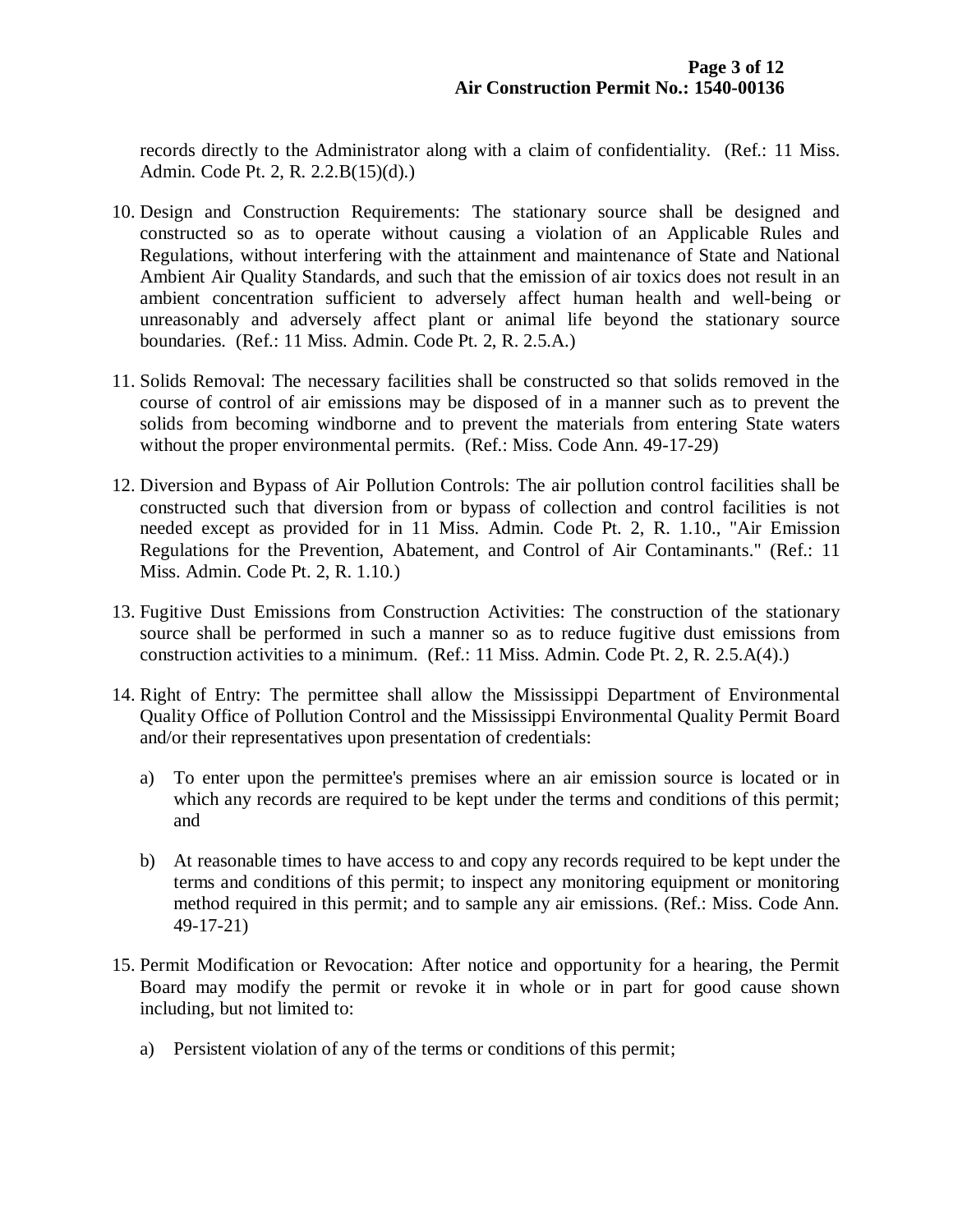- b) Obtaining this permit by misrepresentation or failure to disclose fully all relevant facts; or
- c) A change in federal, state, or local laws or regulations that require either a temporary or permanent reduction or elimination of previously authorized air emission.

(Ref.: 11 Miss. Admin. Code Pt. 2, R. 2.2.C.)

- 16. Public Record and Confidential Information: Except for data determined to be confidential under the Mississippi Air & Water Pollution Control Law, all reports prepared in accordance with the terms of this permit shall be available for public inspection at the offices of the Mississippi Department of Environmental Quality, Office of Pollution Control. (Ref.: Miss. Code Ann. 49-17-39)
- 17. Permit Transfer: This permit shall not be transferred except upon approval of the Permit Board. (Ref.: 11 Miss. Admin. Code Pt. 2, R. 2.16.B)
- 18. Severability: The provisions of this permit are severable. If any provision of the permit, or the application of any provision of the permit to any circumstances, is challenged or held invalid, the validity of the remaining permit provisions and/or portions thereof or their application to other persons or sets of circumstances, shall not be affected thereby. (Ref. 11 Miss. Admin. Code Pt. 2, R. 2.1.D(7).)
- 19. Permit Expiration: The permit to construct will expire if construction does not begin within eighteen (18) months from the date of issuance or if construction is suspended for eighteen (18) months or more. (Ref.: 11 Miss. Admin. Code Pt. 2, R. 2.5.C(1).)
- 20. Certification of Construction: A new stationary source issued a Permit to Construct cannot begin operation until certification of construction by the permittee. (Ref.: 11 Miss. Admin. Code Pt. 2, R. 2.5.D(3).)
- 21. Beginning Operation: Except as prohibited in Section 1, Condition 24 of this permit, after certification of construction by the permittee, the Permit to Construct shall be deemed to satisfy the requirement for a permit to operate until the date the application for issuance or modification of the Title V Permit or the application for issuance or modification of the State Permit to Operate, whichever is applicable, is due. This provision is not applicable to a source excluded from the requirement for a permit to operate as provided by 11 Miss. Admin. Code Pt. 2, R. 2.13.G. (Ref.: 11 Miss. Admin. Code Pt. 2, R. 2.5.D(4).)
- 22. Application for a Permit to Operate: Except as otherwise specified in Section 1, Condition 24 of this permit, the application for issuance or modification of the State Permit to Operate or the Title V Permit, whichever is applicable, is due twelve (12) months after beginning operation or such earlier date or time as specified in the Permit to Construct. The Permit Board may specify an earlier date or time for submittal of the application. Beginning operation will be assumed to occur upon certification of construction, unless the permittee specifies differently in writing. (Ref.: 11 Miss. Admin. Code Pt. 2, R. 2.5.D(5).)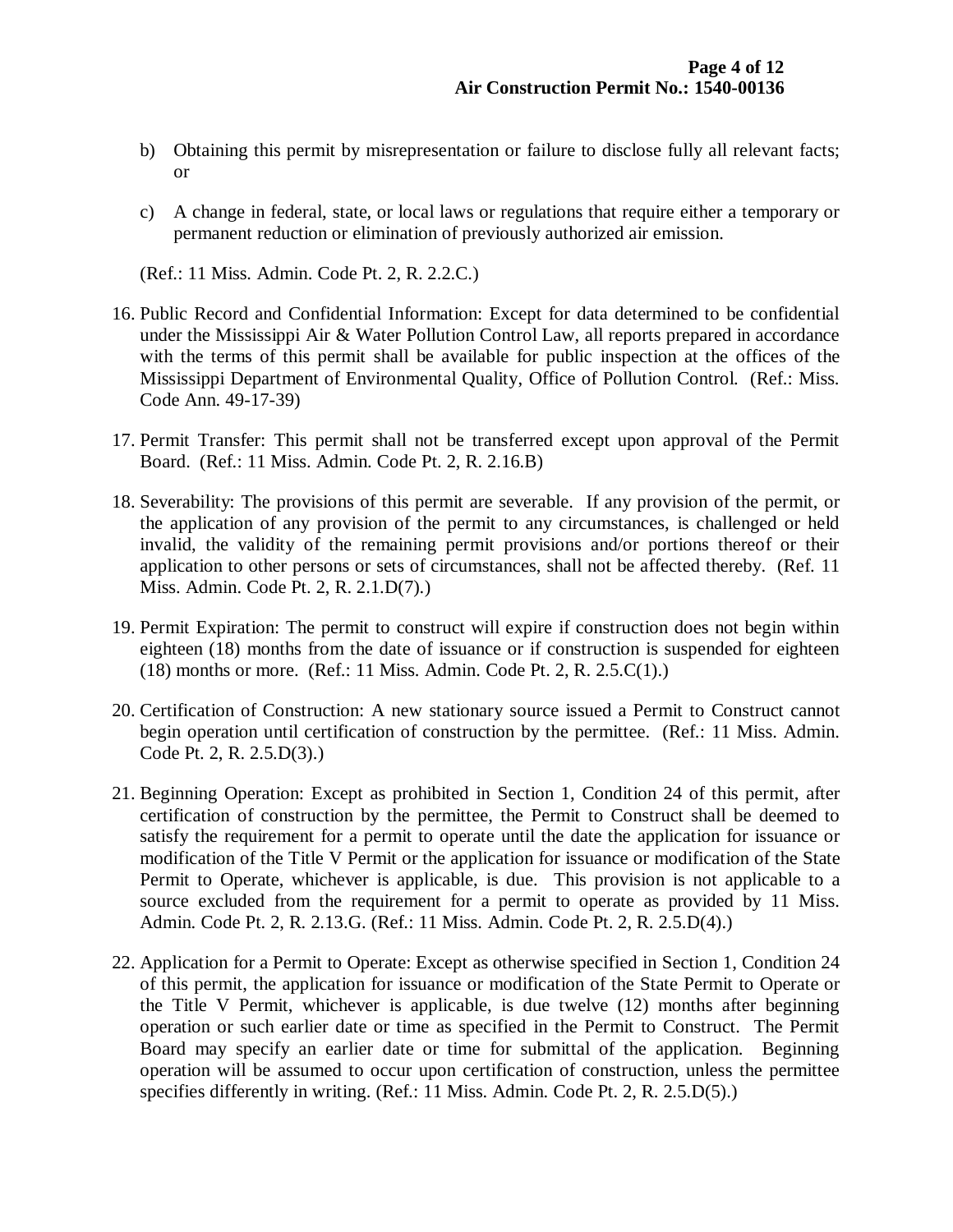- 23. Operating Under a Permit to Construct: Except as otherwise specified in Section 1, Condition 24 of this permit, upon submittal of a timely and complete application for issuance or modification of a State Permit to Operate or a Title V Permit, whichever is applicable, the applicant may continue to operate under the terms and conditions of the Permit to Construct and in compliance with the submitted application until the Permit Board issues, modifies, or denies the Permit to Operate. (Ref.: 11 Miss. Admin. Code Pt. 2, R. 2.5.D(6).)
- 24. Application Requirements for a Permit to Operate for Moderate Modifications: For moderate modifications that require contemporaneous enforceable emissions reductions from more than one emission point in order to "net" out of PSD/NSR, the applicable Title V Permit to Operate or State Permit to Operate must be modified prior to beginning operation of the modified facilities. (Ref.: 11 Miss. Admin. Code Pt. 2, R. 2.5.D(7).)
- 25. General Duty: All air emission equipment shall be operated as efficiently as possible to provide the maximum reduction of air contaminants. (Ref.: 11 Miss. Admin. Code Pt. 2, R.  $2.2.B(10).$
- 26. Deviation Reporting: Except as otherwise specified herein, the permittee shall report all deviations from permit requirements, including those attributable to upsets, the probable cause of such deviations, and any corrective actions or preventive measures taken. Said report shall be made within five (5) working days of the time the deviation began. (Ref.: 11 Miss. Admin. Code Pt. 2, R. 2.2.B(10).)
- 27. Compliance Testing: Regarding compliance testing:
	- a) The results of any emissions sampling and analysis shall be expressed both in units consistent with the standards set forth in any Applicable Rules and Regulations or this permit and in units of mass per time.
	- b) Compliance testing will be performed at the expense of the permittee.
	- c) Each emission sampling and analysis report shall include but not be limited to the following:
		- (1) detailed description of testing procedures;
		- (2) sample calculation(s);
		- (3) results; and
		- (4) comparison of results to all Applicable Rules and Regulations and to emission limitations in the permit.
		- (Ref.: 11 Miss. Admin. Code Pt. 2, R. 2.6.B(3), (4), and (6).)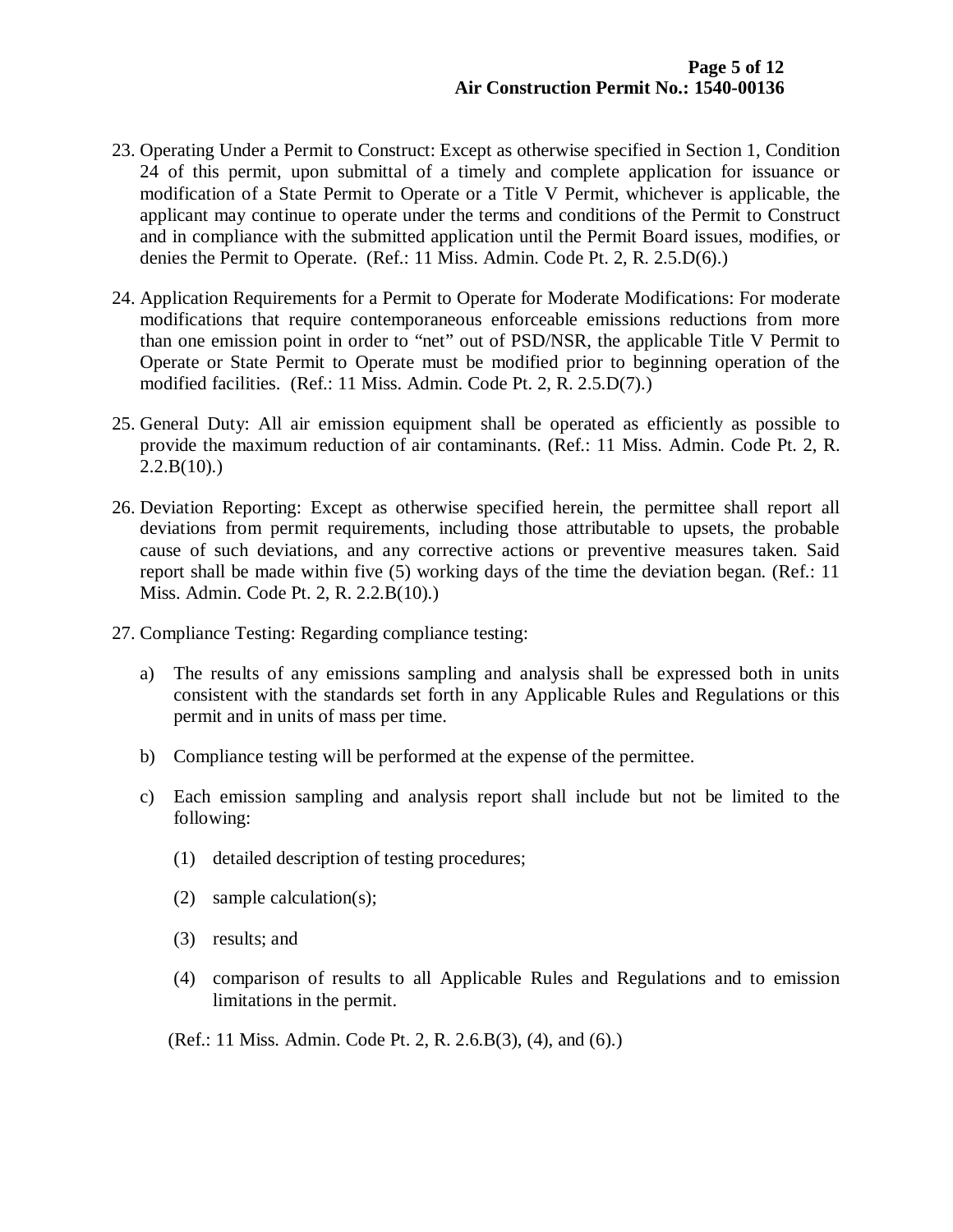#### **B. GENERAL NOTIFICATION REQUIREMENTS**

- 1. Within fifteen (15) days of beginning actual construction, the permittee must notify DEQ in writing that construction has begun. (Ref.: 11 Miss. Admin. Code Pt. 2, R. 2.5.C(2).)
- 2. The permittee must notify DEQ in writing when construction does not begin within eighteen (18) months of issuance or if construction is suspended for eighteen (18) months or more. (Ref.: 11 Miss. Admin. Code Pt. 2, R. 2.5.C(3).)
- 3. Upon the completion of construction or installation of an approved stationary source or modification, and prior to commencing operation, the applicant shall notify the Permit Board that construction or installation was performed in accordance with the approved plans and specifications on file with the Permit Board. (Ref.: 11 Miss. Admin. Code Pt. 2, R. 2.5.D(1) and (3).)
- 4. The Permit Board shall be promptly notified in writing of any change in construction from the previously approved plans and specifications or permit. If the Permit Board determines the changes are substantial, it may require the submission of a new application to construct with "as built" plans and specifications. Notwithstanding any provision herein to the contrary, the acceptance of an "as built" application shall not constitute a waiver of the right to seek compliance penalties pursuant to State Law. (Ref.: 11 Miss. Admin. Code Pt. 2, R.  $2.5.D(2).$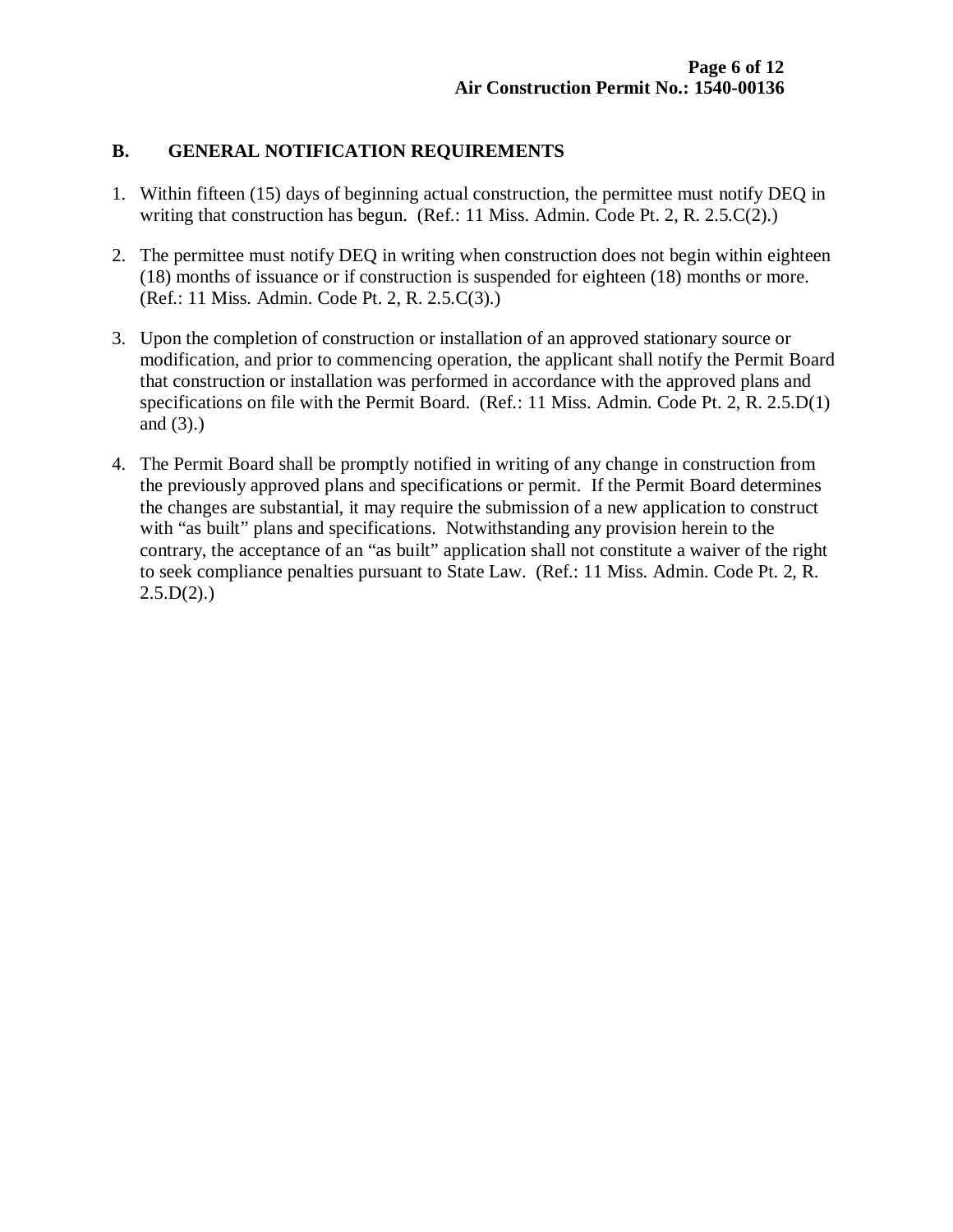#### **SECTION 2 EMISSION POINT DESCRIPTION**

The permittee is authorized to construct and operate, upon certification of construction, air emissions equipment, as described in the following table.

| <b>Emission</b><br>Point | <b>Description</b>                                                                                                                                                      |
|--------------------------|-------------------------------------------------------------------------------------------------------------------------------------------------------------------------|
| $AA-003$                 | One (1) 2.976 MMBtu/hr natural gas-fired Regenerative Thermal Oxidizer (RTO) controlling<br>emissions from the two (2) Solvent-Based Press Dryers (AA-003a and AA-003b) |
| $AA-003a$                | One (1) 1.2 MMBtu/hr natural gas-fired Solvent-Based Press Dryer 1 (P 3-5)                                                                                              |
| $AA-003b$                | One (1) 1.2 MMBtu/hr natural gas-fired Solvent-Based Press Dryer 2 (P 3-5)                                                                                              |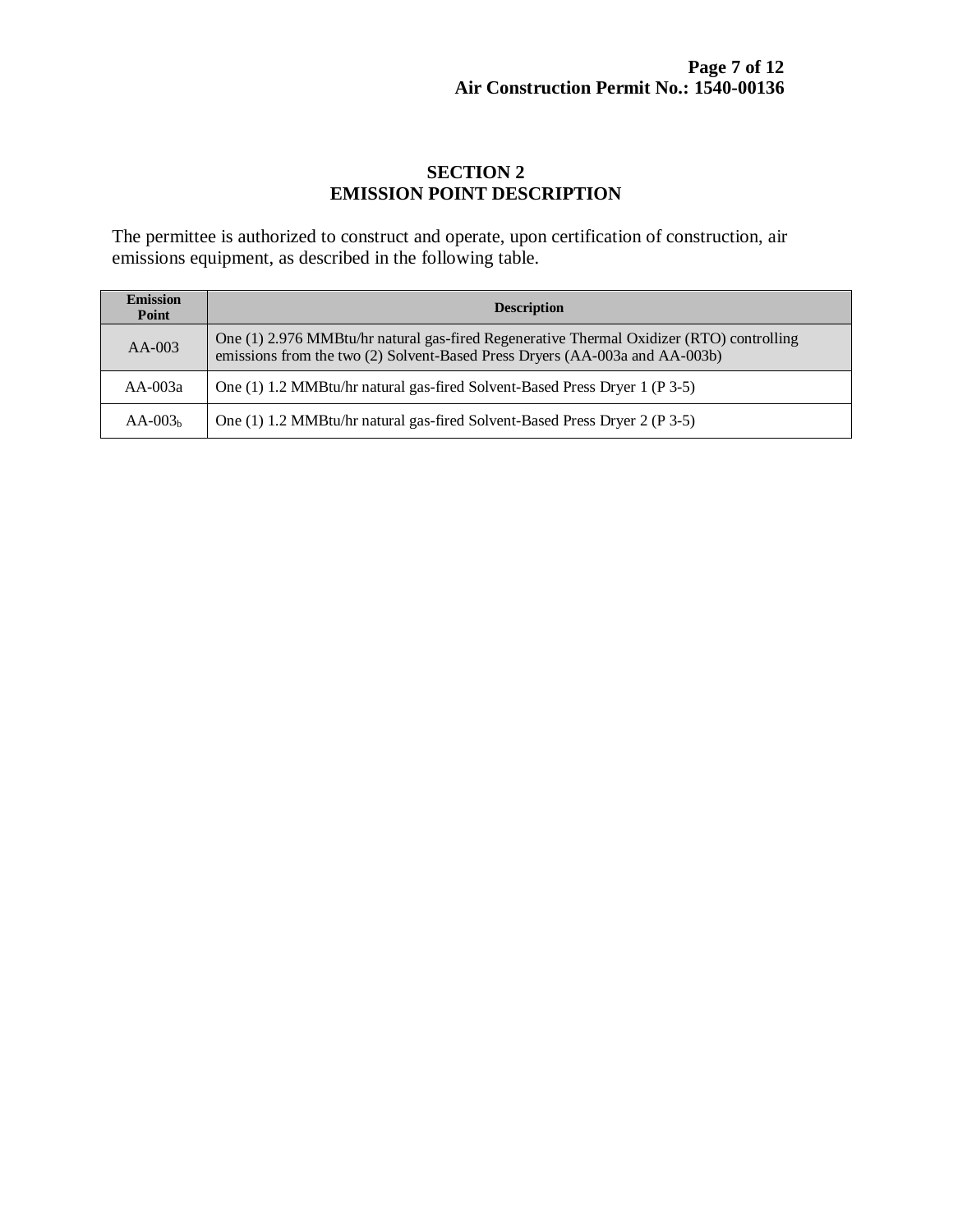| <b>Emission</b><br>Point                                                                          | <b>Applicable Requirement</b>                               | <b>Condition</b><br>Number(s) | Pollutant/<br><b>Parameter</b> | <b>Limitation/Standard</b>                                                               |  |
|---------------------------------------------------------------------------------------------------|-------------------------------------------------------------|-------------------------------|--------------------------------|------------------------------------------------------------------------------------------|--|
|                                                                                                   | 11 Miss Admin, Code Pt.<br>2, R. 2.2.B(11).                 | 3.1                           | Operational<br>Ranges          | Initial Stack Test for developing<br><b>Operational Ranges</b>                           |  |
| AA-003<br>(RTO Control)                                                                           |                                                             | 3.2                           | <b>VOC</b>                     | VOC Destruction Efficiency >95%                                                          |  |
|                                                                                                   |                                                             | 3.3                           | Temperature                    | Minimum Combustion Chamber<br>Temperature                                                |  |
| $AA-003a$ and<br>$AA-003b$<br>(Solvent-Based<br>Press Dryers)                                     | 11 Miss Admin. Code Pt.<br>2, R. 2.2.B(11).                 | 3.4                           | Emissions<br>Capture           | Emissions from these units shall be<br>routed to RTO at all times units are<br>operating |  |
| $AA-003$<br>(RTO Control)<br>and<br>$AA-003a$ and<br>$AA-003b$<br>(Solvent-Based<br>Press Dryers) | (Ref.: 11 Miss. Admin.<br>Code Pt. 2, R. 1.4.A(1).)         | 3.5                           | SO <sub>2</sub>                | 4.8 lbs/MMBtu                                                                            |  |
|                                                                                                   | (Ref.: 11 Miss. Admin.<br>Code Pt. 2, R.<br>$1.3.D(1)(a)$ . | 3.6                           | <b>PM</b>                      | 0.6 lbs/MMBtu                                                                            |  |
|                                                                                                   | (Ref.: 11 Miss Admin.<br>Code Pt. 2, R. 1.3.B.)             | 3.7                           | Opacity                        | $<$ 40%                                                                                  |  |

#### **SECTION 3 EMISSION LIMITATIONS AND STANDARDS**

- 3.1 For Emission Point AA-003 (Regenerative Thermal Oxidizer), the permittee shall perform an initial stack test for developing operational ranges. Operational ranges shall be derived from stack test data, vendor certification, operational history, and visual inspections, the combination of which demonstrates the proper operation of the equipment in compliance. (Ref.: 11 Miss Admin. Code Pt. 2, R. 2. 2.2.B(11).)
- 3.2 For Emission Point AA-003 (Regenerative Thermal Oxidizer), the permittee shall determine during the initial performance test a Destruction Efficiency for Volatile Organic Compounds (VOCs) equal to or greater than 95%. (Ref.: 11 Miss Admin. Code Pt. 2, R. 2.)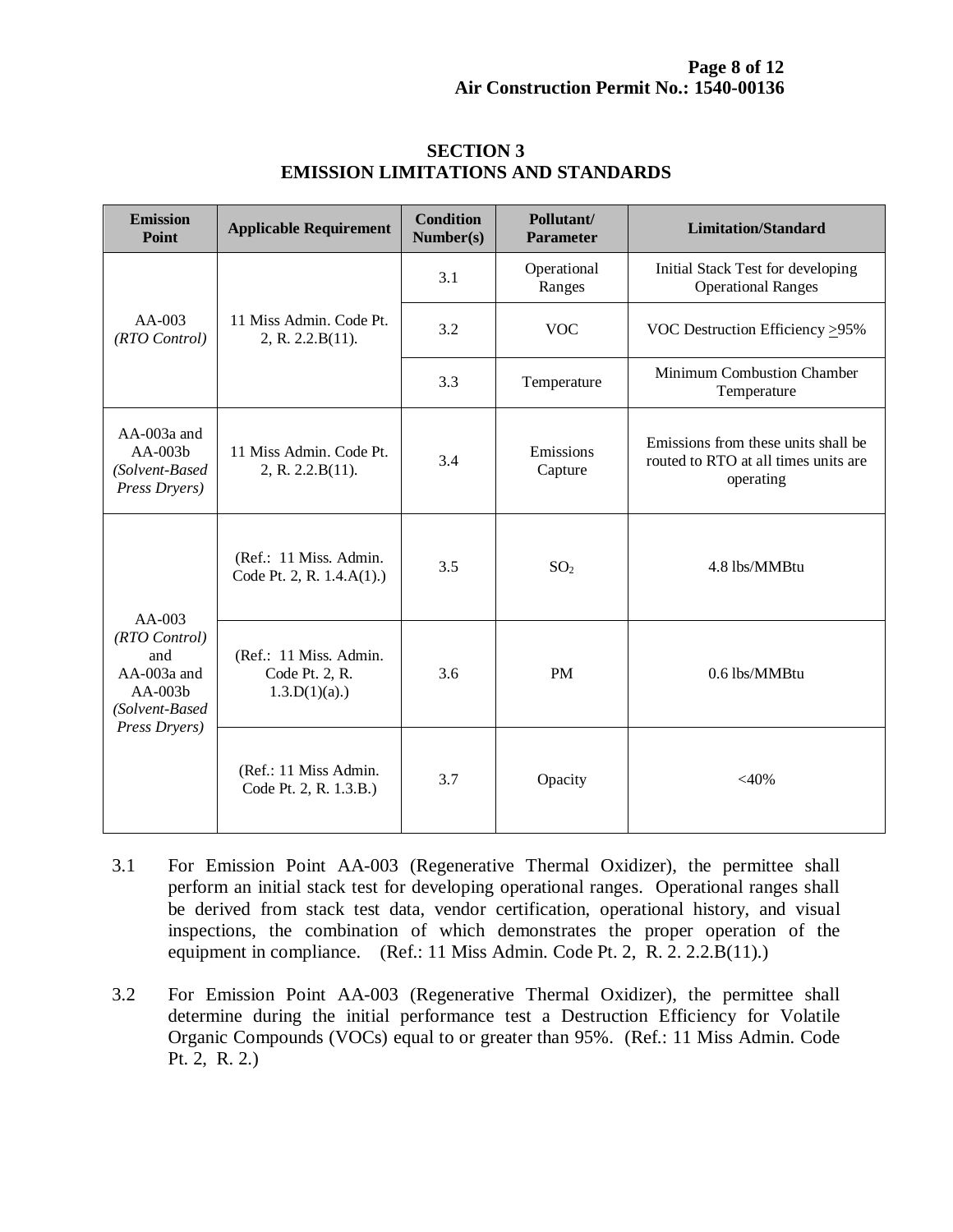- 3.3 For Emission Point AA-003 (Regenerative Thermal Oxidizer), the permittee shall determine during the initial performance test a minimum combustion chamber temperature for determining the minimum Destruction Efficiency for VOCs as defined in Condition 3.2 for demonstrating compliance with the initial performance test required in Condition 3.1. (Ref.: 11 Miss Admin. Code Pt. 2, R. 2. 2.2.B(11).)
- 3.4 For Emission Points AA-003a and 003b (Solvent-Based Press Dryers), the emissions from these operations shall be routed to Emission Point AA-003 (RTO) at all times the units are operating. ((Ref.: 11 Miss Admin. Code Pt. 2, R. 2. 2.2.B(11).)
- 3.5 For Emission Points AA-003 (Regenerative Thermal Oxidizer), AA-003a and AA-003b (Solvent-Based Press Dryers) the maximum discharge of sulfur oxides from any fuel burning installation in which the fuel is burned primarily to produce heat or power by indirect heat transfer shall not exceed 4.8 pounds (measured as sulfur dioxide) per million BTU heat input. (Ref.: 11 Miss. Admin. Code Pt. 2, R. 1.4.A(1).)
- 3.6 For Emission Points AA-003 (Regenerative Thermal Oxidizer), AA-003a and AA-003b (Solvent-Based Press Dryers) the maximum permissible emission of ash and/or particulate matter from fossil fuel burning installations of less than 10 million BTU per hour heat input shall not exceed 0.6 pounds per million BTU per hour heat input. (Ref.: 11 Miss. Admin. Code Pt. 2, R. 1.3.D(1)(a).)
- 3.7 For Emission Points AA-003 (Regenerative Thermal Oxidizer) and, AA-003a and AA-003b (Solvent-Based Press Dryers), no person shall cause, allow, or permit the discharge into the ambient air from any point source or emissions, any air contaminant of such opacity as to obscure an observer's view to a degree in excess of 40% opacity, equivalent to that provided in Rule 1.3.A.(1). (Ref.: 11 Miss Admin. Code Pt. 2, R. 1.3.B.)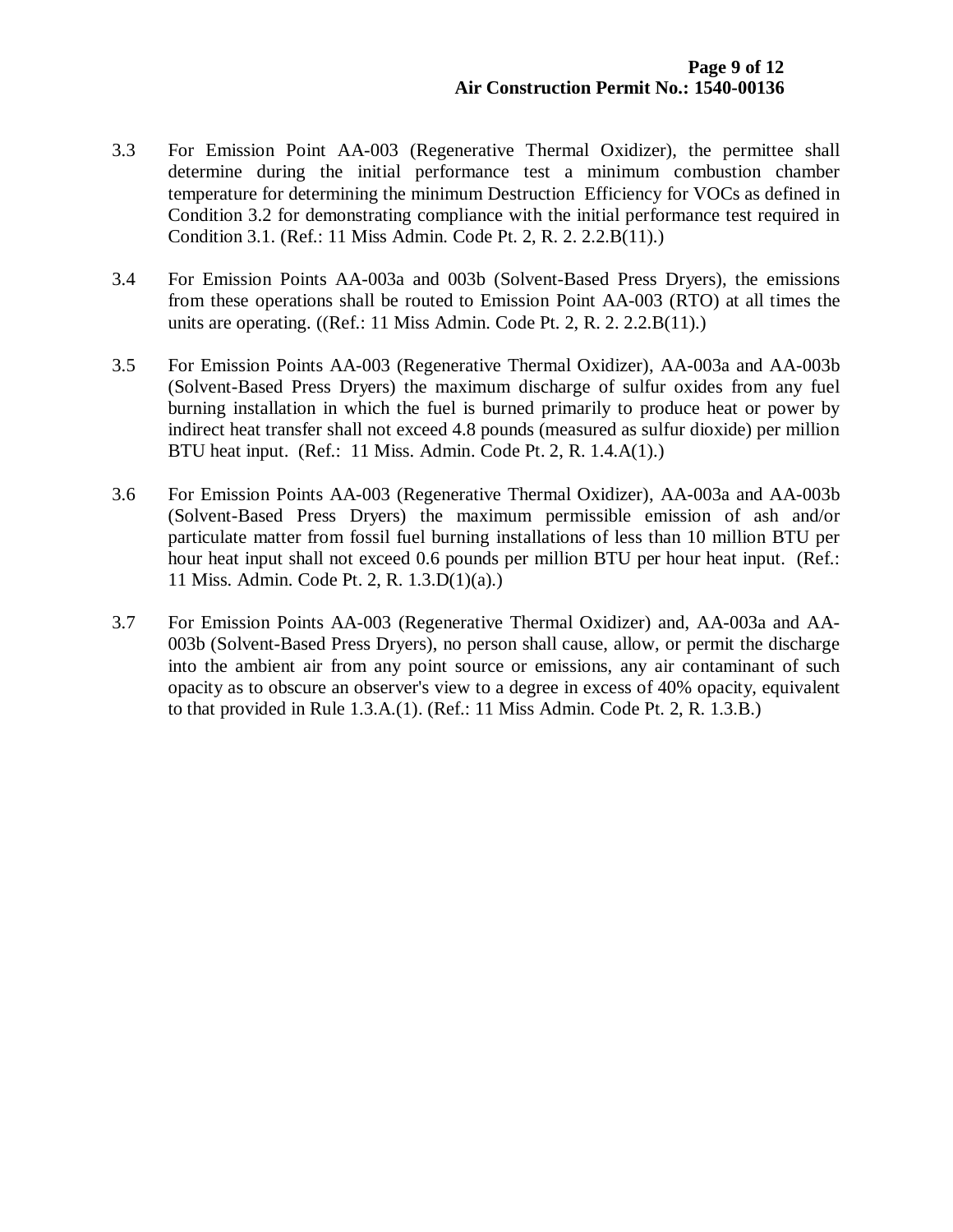| <b>Emission Point</b>     | <b>Applicable Requirement</b>                  | <b>Condition</b><br>Number(s) | Pollutant/<br><b>Parameter</b> | <b>Monitoring/Recordkeeping</b><br><b>Requirement</b>                    |
|---------------------------|------------------------------------------------|-------------------------------|--------------------------------|--------------------------------------------------------------------------|
| $AA-003$<br>(RTO Control) | 11 Miss Admin. Code Pt.<br>2, R. $2.2.B(11)$ . | 4.1                           | Performance<br>Testing         | Test Method 25/25A                                                       |
|                           |                                                | 4.2                           | <b>VOC Mass</b><br>Emissions   | Record Inlet and Outlet for Determining<br><b>Destruction Efficiency</b> |
|                           |                                                |                               | Destruction<br>Efficiency      | Record utilizing the minimum<br>combustion chamber Temperature           |
|                           |                                                | 4.3                           | Temperature                    | Continuously Record Combustion<br><b>Chamber Temperature</b>             |

#### **SECTION 4 MONITORING AND RECORDKEEPING REQUIREMENTS**

- 4.1 For Emission Point AA-003 (Regenerative Thermal Oxidizer), the permittee shall utilize EPA Reference Method 25/25A or an approved equivalent during the performance test. The permittee shall measure the VOC emissions at the inlet and outlet of the add-on control simultaneously. (Ref.: 11 Miss Admin. Code Pt. 2, R. 2. 2.2.B(11).)
- 4.2 For Emission Point AA-003 (Regenerative Thermal Oxidizer), the permittee shall record the inlet and outlet mass emissions (lb/hr) during the performance test for determining the destruction efficiency. The permittee shall also record the destruction efficiency achieved utilizing the minimum combustion chamber Temperature. (Ref.: 11 Miss Admin. Code Pt. 2, R. 2. 2.2.B(11).)
- 4.3 For Emission Point AA-003 (Regenerative Thermal Oxidizer), the permittee shall continuously record the Combustion Chamber Temperature during operation. (Ref.: 11 Miss Admin. Code Pt. 2, R. 2. 2.2.B(11).)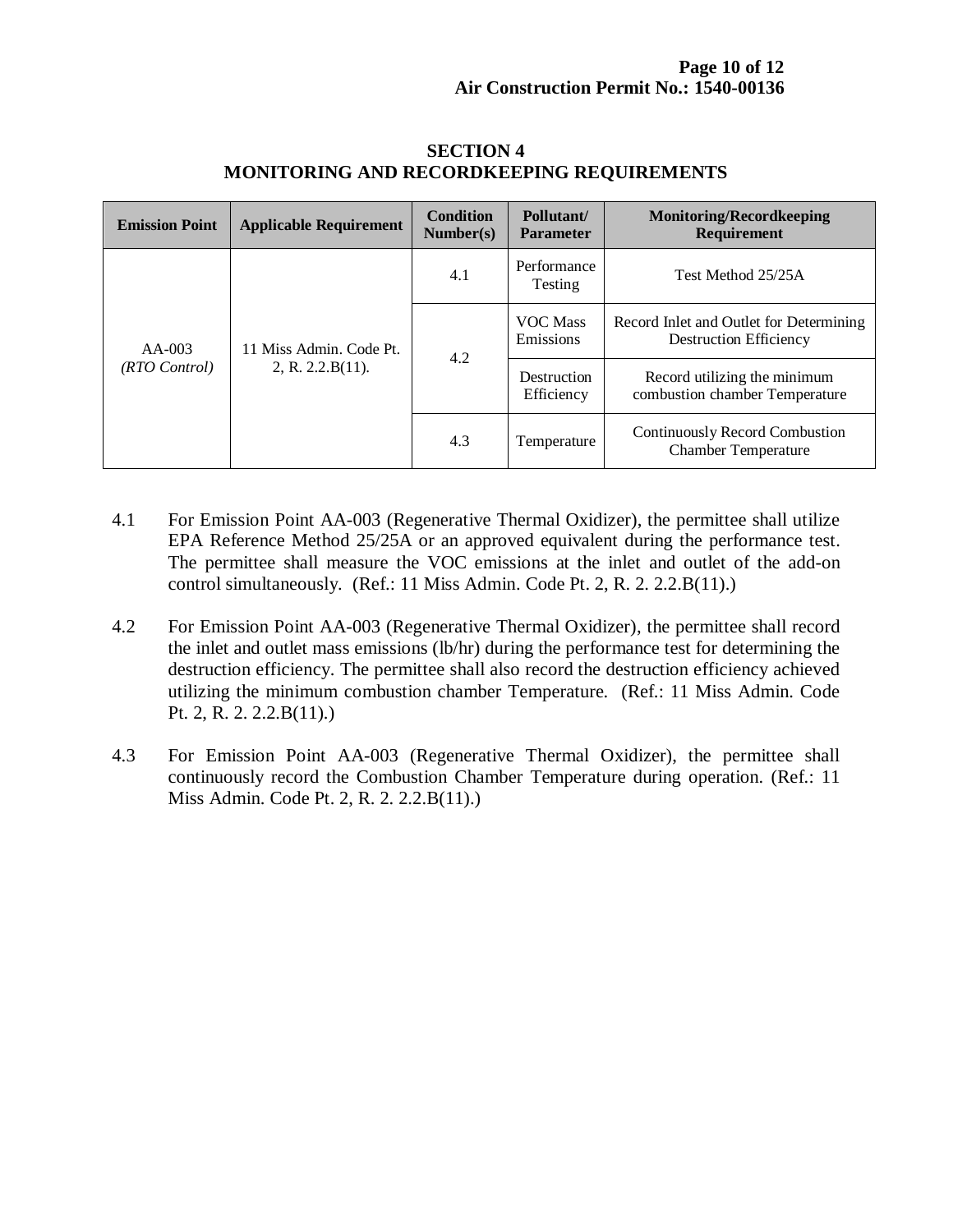| <b>Emission Point</b>                                                                             | <b>Applicable Requirement</b>               | <b>Condition</b><br><b>Number</b> | Pollutant/<br><b>Parameter</b>         | <b>Reporting Requirement</b>                                                                                            |  |
|---------------------------------------------------------------------------------------------------|---------------------------------------------|-----------------------------------|----------------------------------------|-------------------------------------------------------------------------------------------------------------------------|--|
| $AA-003$<br>(RTO Control)                                                                         | 11 Miss Admin. Code Pt.<br>2, R. 2.2.B(11). | 5.1                               | <b>VOC</b> Mass<br>Emissions           | Annual Reports providing the Inlet and<br><b>Outlet Mass Emissions for Determining</b><br><b>Destruction Efficiency</b> |  |
|                                                                                                   |                                             |                                   | Destruction<br>Efficiency              |                                                                                                                         |  |
|                                                                                                   |                                             | 5.2                               | Combustion<br>Chamber<br>Temperature   | Annual Reports providing any<br>exceedances of the Continuously<br><b>Recorded Combustion Chamber</b><br>Temperature    |  |
|                                                                                                   |                                             | 5.3                               | Performance<br><b>Test</b><br>Protocol | Shall be submitted within 30 days prior<br>to scheduled test                                                            |  |
|                                                                                                   |                                             | 5.4                               | Performance<br><b>Test Results</b>     | Submitted within 60 days of Test                                                                                        |  |
| $AA-003$<br>(RTO Control)<br>and<br>$AA-003a$ and<br>$AA-003h$<br>(Solvent-Based<br>Press Dryers) |                                             | 5.5                               | Reports                                | Upon Certification of Permit Herein                                                                                     |  |

#### **SECTION 5 REPORTING REQUIREMENTS**

- 5.1 For Emission Point AA-003 (Regenerative Thermal Oxidizer), the permittee shall submit annual reports providing the inlet and outlet mass emissions (lb/hr) during the performance test for determining the destruction efficiency. The permittee shall also record the destruction efficiency achieved utilizing the minimum combustion chamber Temperature. (Ref.: 11 Miss Admin. Code Pt. 2, R. 2. 2.2.B(11).)
- 5.2 For Emission Points AA-003 (Regenerative Thermal Oxidizer), the permittee shall submit annual reports of any exceedance of Condition 4.3 (Continuously Recorded Combustion Temperature). These reports shall be submitted by the 31st of January for preceding calendar year. (Ref.: 11 Miss Admin. Code Pt. 2, R. 2.2.B(11).)
- 5.3 For Emission Point AA-003 (Regenerative Thermal Oxidizer), the permittee shall submit a written test protocol at least thirty (30) days prior to the scheduled test date(s) to ensure that all test methods and procedures are acceptable to MDEQ. If the permittee is proposing an alternative test method not previously approved by EPA, a cover letter indicating such must be attached and submitted with the test protocol. If the initial test protocol is acceptable, subsequent protocols may be waived if these protocols contain no